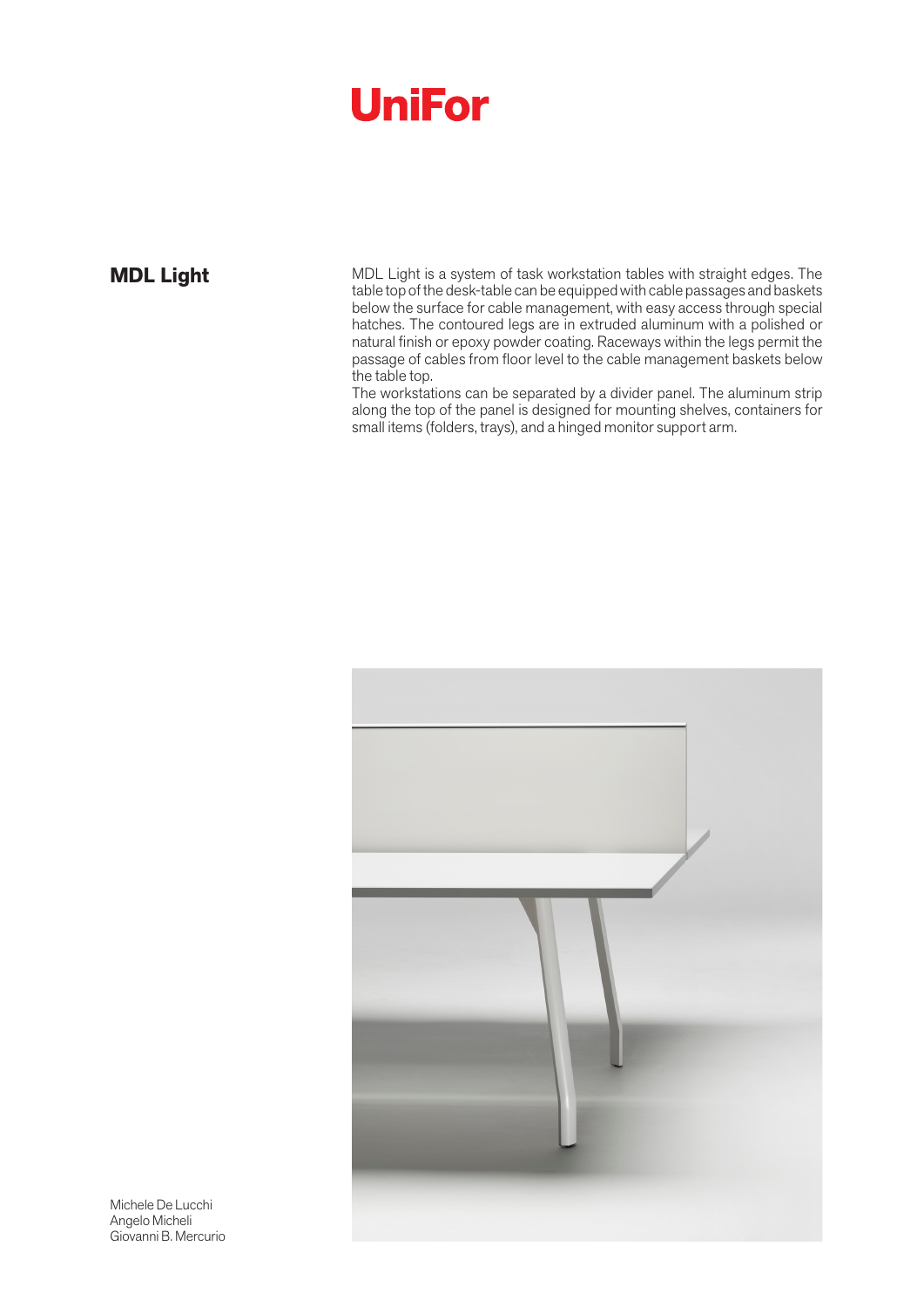## **UniFor**

**MDL Light**

Michele De Lucchi Angelo Micheli Giovanni B. Mercurio

Table tops

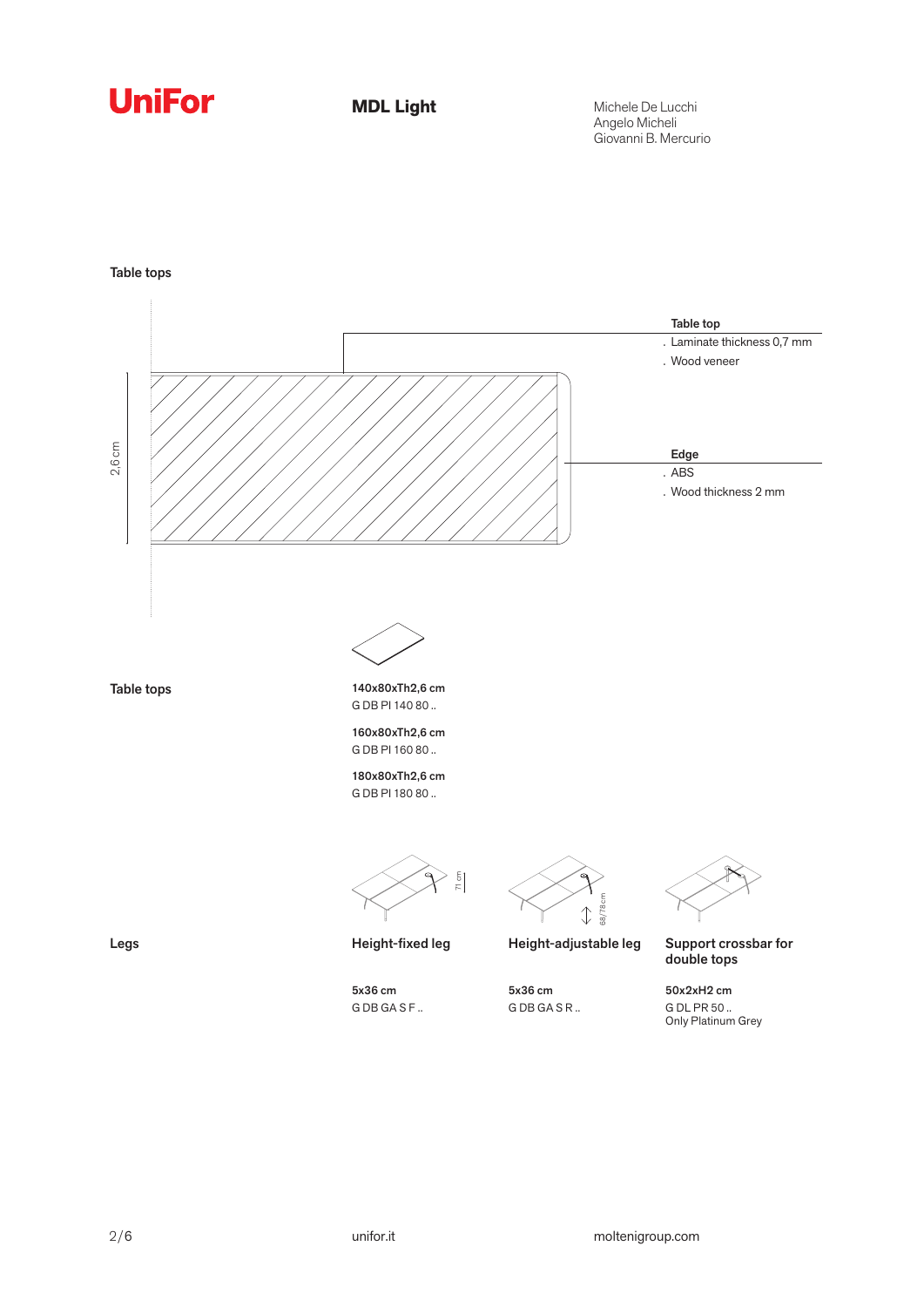## **UniFor**

**MDL Light**

Michele De Lucchi Angelo Micheli Giovanni B. Mercurio



Legs **Height-fixed center** leg/cable riser for double workstations

110x74 cm G DB GD F ..



Height-adjustable center leg/cable riser for double workstations

110x74 cm G DB GD R ..



Height-fixed center leg/cable riser for aligned workstations

60x74 cm G DB GS F ..



Height-adjustable center leg/cable riser for aligned workstations

60x74 cm G DB GS R ..





tray for double workstation

75x40xH10,2 cm G DB WB 75 D .. only for table tops with flip acces door I SP 030 10 Z02, I SP 030 10 Z08 or without flip acces door

100x40xH10,2 cm G DB WB 100 D .. only for table tops with flip acces door I SP 030 10 Z02, I SP 030 10 Z08 or without flip acces door

125x40xH10,2 cm G DB WB 125 D .. only for table tops with flip acces door I SP 030 10 Z02, I SP 030 10 Z08 or without flip acces door



CPU holder

30x14/17 cm I A UNI Z23 .. only Shadow Grey

Accessories Cable tray Cable transported Double cable

100x10xH3,8 cm G DB WB 100 ..

125x10xH3,8 cm G DB WB 125 ..

150x10xH3,8 cm G DB WB 150 ..



### 3/6 unifor.it moltenigroup.com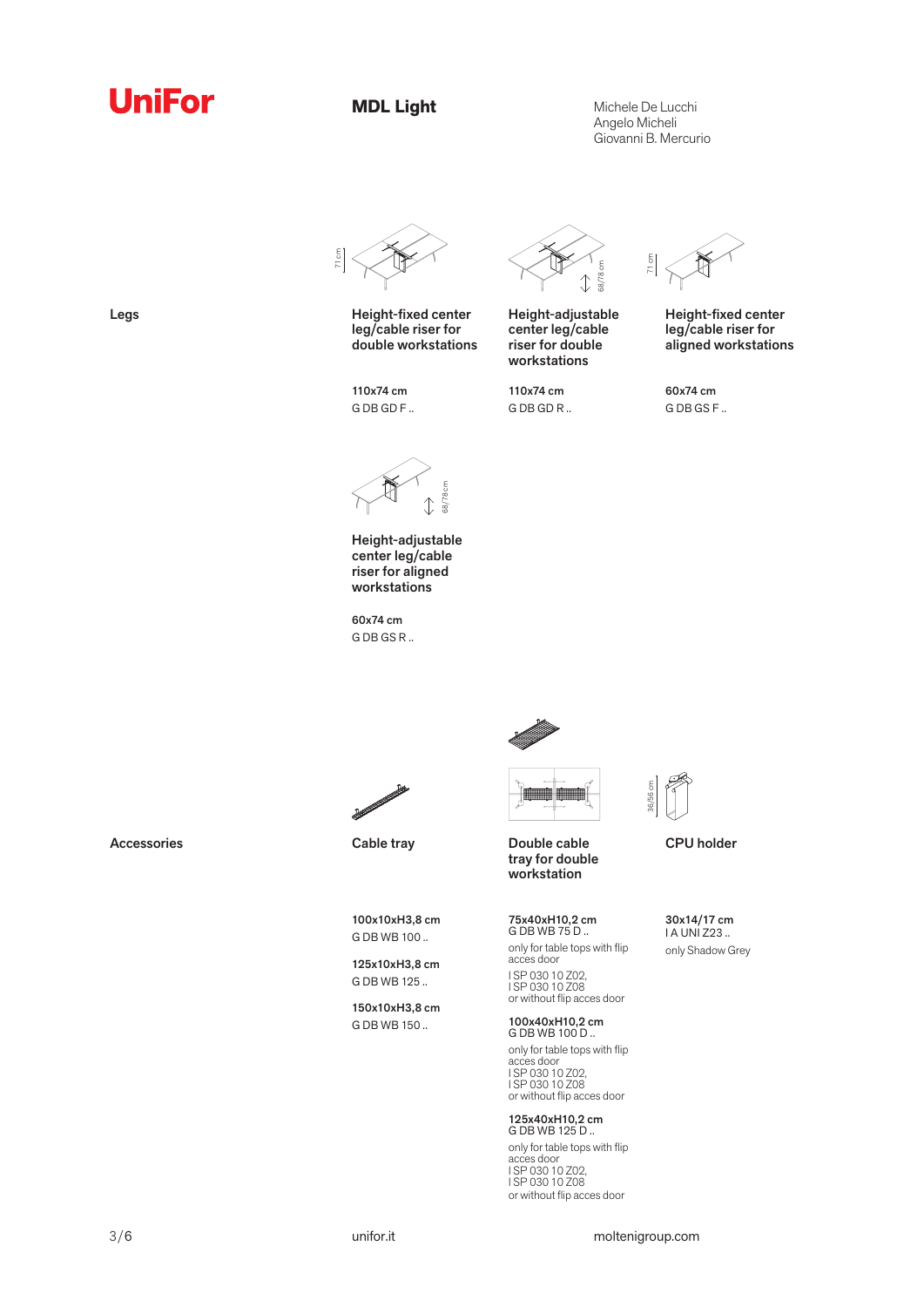

**MDL Light**

Michele De Lucchi Angelo Micheli Giovanni B. Mercurio



120x2,4 cm G DB SC 120 S .. 140x2,4 cm G DB SC 140 S ..

Accessories **Hanging screens** for single table tops

 $\frac{5}{9}$ 

Hanging screens for double table tops

120x2,4 cm G DB SC 120 D ..

140x2,4 cm G DB SC 140 D ..

160x2,4 cm G DB SC 160 S ..

180x2,4 cm G DB SC 180 S .. 160x2,4 cm G DB SC 160 D ..

180x2,4 cm G DB SC 180 D ..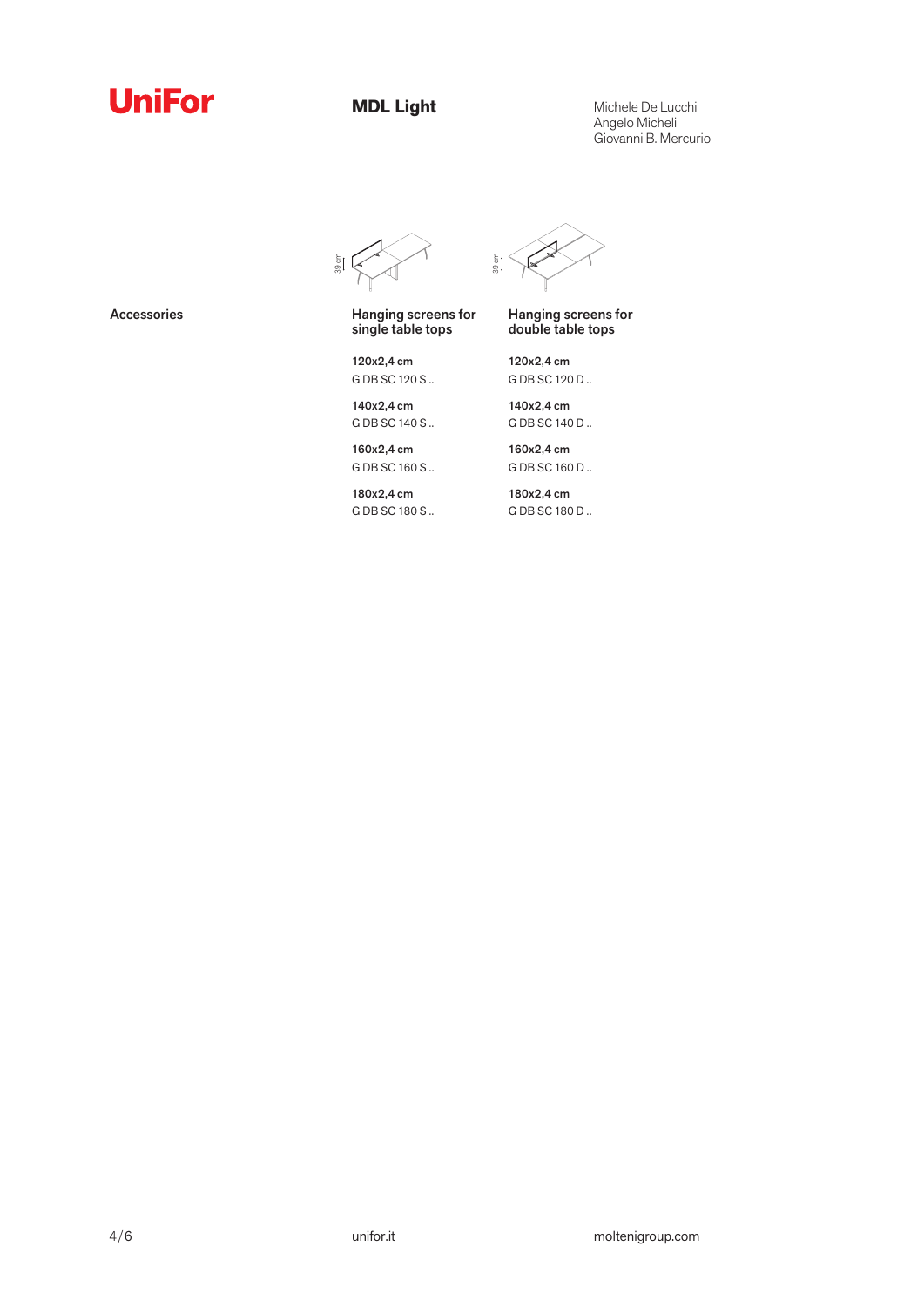

**MDL Light**

Michele De Lucchi Angelo Micheli Giovanni B. Mercurio